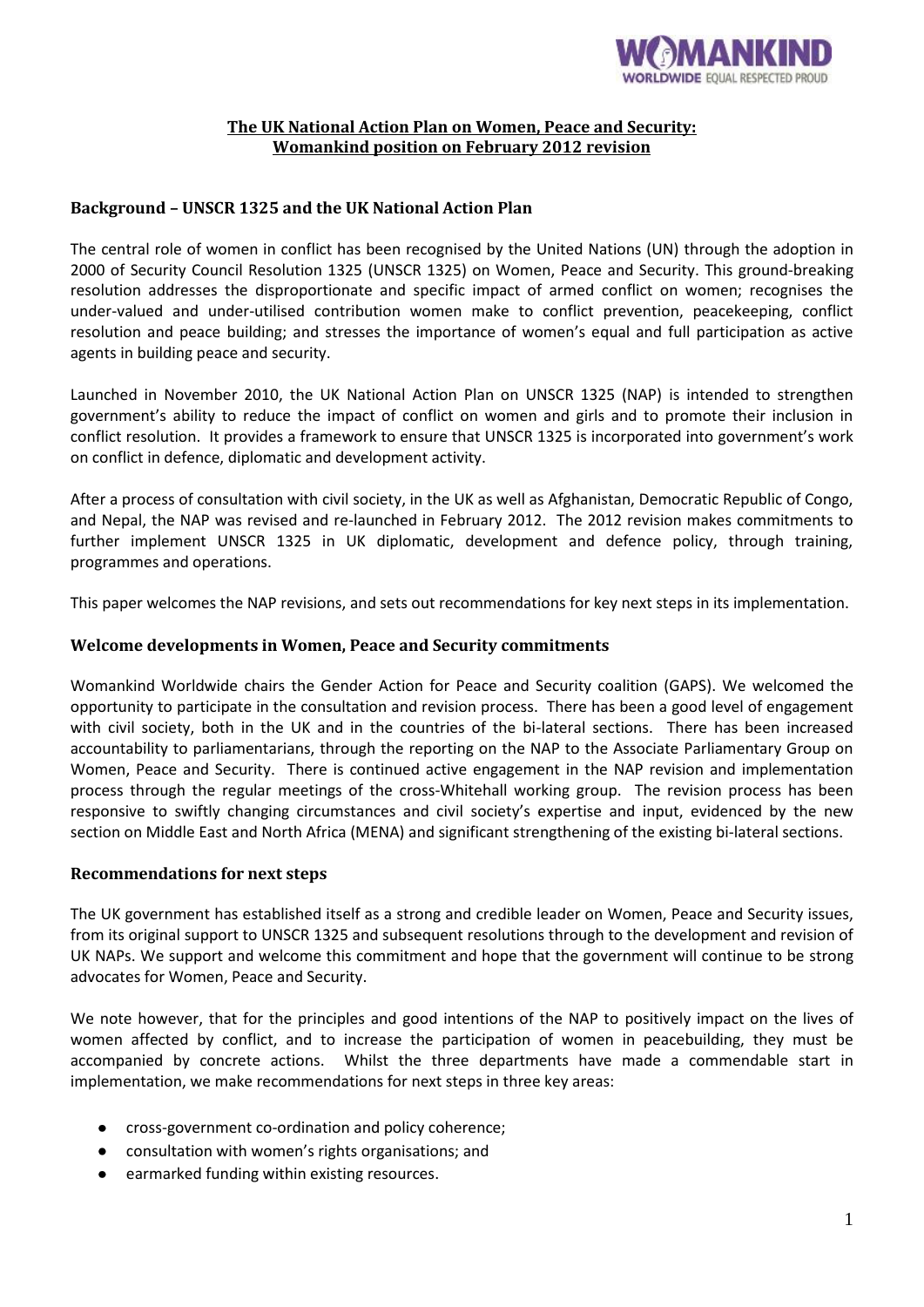#### *Cross-government coordination and policy coherence*

Womankind welcomes the efforts of the Foreign and Commonwealth Office (FCO), Department for International Development (DFID) and Ministry of Defence (MOD) to work closely and collaboratively together on Women, Peace and Security. We particularly commend the objective that "All staff working on conflict issues across FCO, MOD and DFID departments are aware of the Women, Peace and Security agenda and receive specialist training, when appropriate".

This need for broader understanding amongst DFID, FCO and MOD staff of the UK's commitments to Women, Peace and Security was highlighted recently in the run-up to the London Conference on Somalia, when the draft outcomes communiqué had only minimal mention of women's rights, and no provisions for participation of women in building peace. After lobbying from Somali women's organisations and NGOs working on women's rights in Somalia, the final communiqué included "women must be part of the political process". It also called for "action to address in particular the grave human rights violations and abuses that women and children face." This was a great improvement and a welcome commitment, but the provisions of the NAP should mean this action is not needed and that women's rights are at the heart of all UK conflict and peacebuilding polices, plans and activities from their inception. We recommend that specific training on Women, Peace and Security is rolled out with urgency to all staff in DFID, FCO and MOD whose portfolio covers working on or in fragile and conflictaffected states. This training could build on the FCO toolkit for overseas posts on 1325 that was disseminated recently.

The NAP's commitment to "ensure policy coherence across HMG, particularly with the implementation of the Building Stability Overseas Strategy and the UK's National Action Plan on Violence Against Women" is promising. Womankind welcomes the increasing linkages, both in Whitehall and in parliament, between Women, Peace and Security policy and discourse, and broader conflict policy and discourse. For instance the recent Joint Ministerial briefing on the Building Stability Overseas Strategy (BSOS) to the House of Commons (14 March 2012) included specific mention on Women, Peace and Security. The House of Lords debate on BSOS (November 2011) had several detailed contributions on women's rights, from a broad range of peers. We also welcome the role that Minister Lynne Featherstone MP, the overseas champion on eliminating violence against women and girls, can play in raising awareness of Women, Peace and Security issues across parliament, government and the public and ensuring policy coherence across government departments.

However, challenges remain in implementing the principles of the NAP into broader conflict policy. Womankind is actively engaging in the civil society consultation process for the Building Stability Overseas Strategy (BSOS), in which there are few concrete commitments to women's participation in building peace or tackling violence against women and girls. Furthermore, the draft guidelines on Joint Analysis of Conflict and Stability (JACS), a product of the BSOS, make no mention of Women, Peace and Security in conflict analysis. We welcome the commitment in the revised NAP to ensure that JACS includes Women, Peace and Security in its analytical approach. We therefore recommend swift action is taken to ensure that this objective is reached. Furthermore we hope that the NAP Cross-Whitehall working group will be actively involved in the BSOS process and broader conflict and peacebuilding policy discussions.

## *Consulting with women's rights organisations*

<u>.</u>

Womankind welcomes the consultation with civil society and national governments through the NAP revision process, and further welcomes the commitment to annual reporting. It is important to continue and broaden the dialogue with women's rights organisations<sup>1</sup> in fragile and conflict-affected states, who are often at the forefront of delivering services to women, and advocating for inclusion in reconstruction and peacebuilding processes.

<sup>&</sup>lt;sup>1</sup> It is important to be clear about what constitutes "women's rights organisations". This refers to women-led organisations with a strong commitment to gender equality and advancing women's social, economic, political and legal rights. Women's rights organisations comprise a huge spectrum and diversity. Some work primarily at the grassroots level where they know target communities. Others are active in advocacy and accountability and work at national, regional and international levels. Many women's rights organisations in fragile and conflict-affected states provide critical services to women affected by conflict or violence, such as shelters or legal assistance.